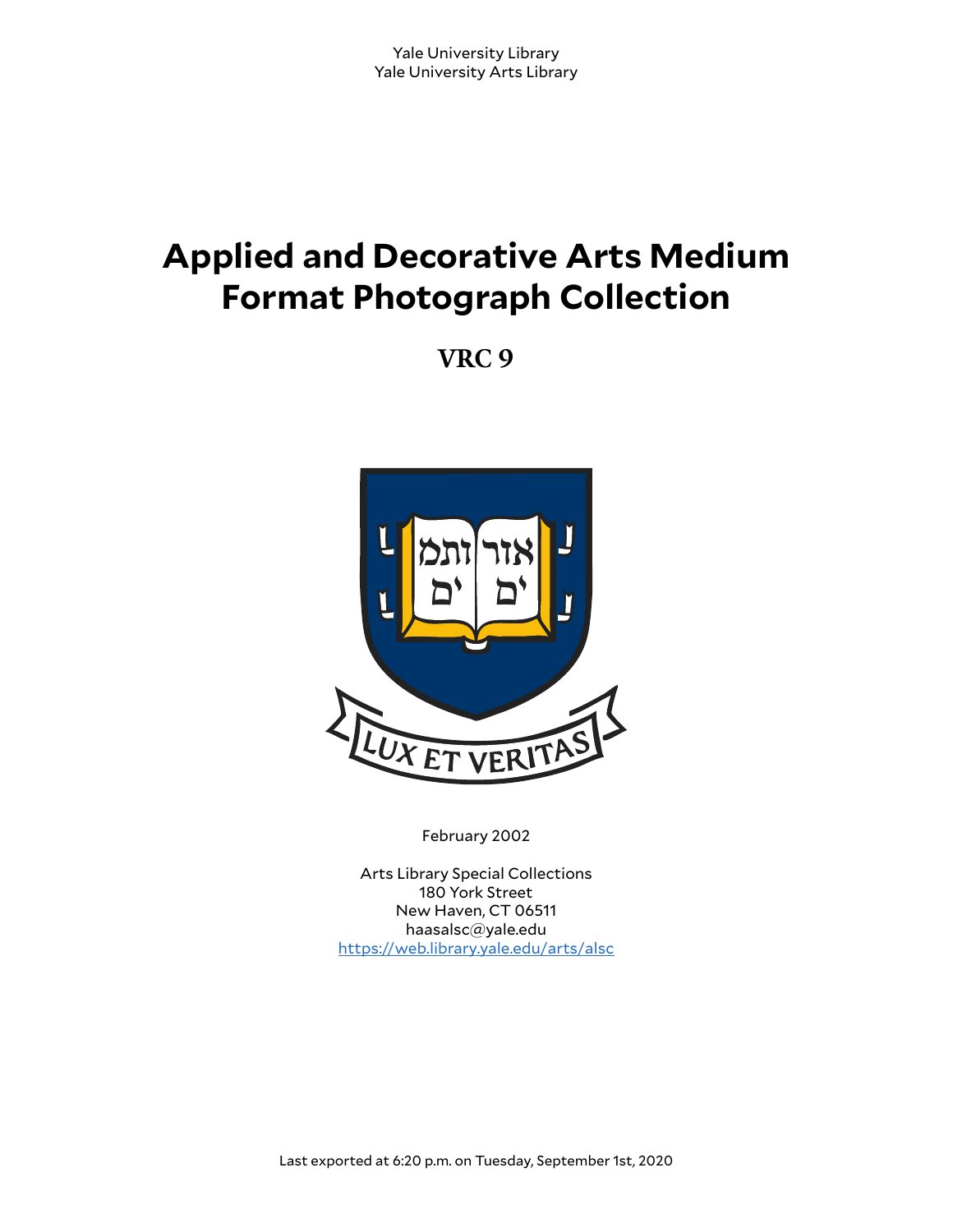# **Table of Contents**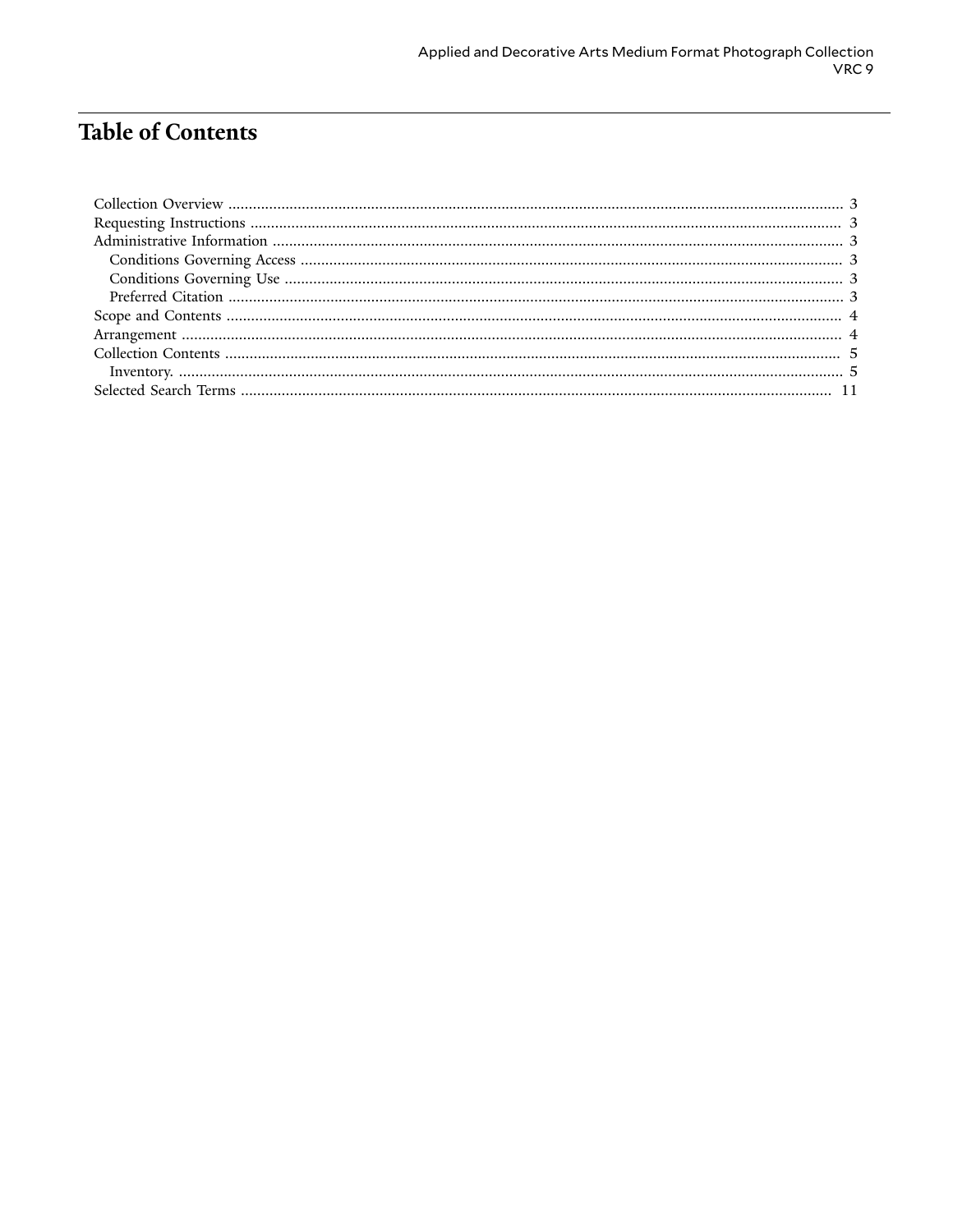# <span id="page-2-0"></span>**Collection Overview**

|                                                                                                                                                                                                                                                                                                                                          | <b>REPOSITORY:</b> Yale University Arts Library<br><b>Arts Library Special Collections</b><br>180 York Street<br>New Haven, CT 06511<br>haasalsc@yale.edu<br>https://web.library.yale.edu/arts/alsc |  |
|------------------------------------------------------------------------------------------------------------------------------------------------------------------------------------------------------------------------------------------------------------------------------------------------------------------------------------------|-----------------------------------------------------------------------------------------------------------------------------------------------------------------------------------------------------|--|
| <b>CALL NUMBER: VRC 9</b>                                                                                                                                                                                                                                                                                                                |                                                                                                                                                                                                     |  |
|                                                                                                                                                                                                                                                                                                                                          | <b>TITLE:</b> Applied and Decorative Arts Medium Format Photograph Collection                                                                                                                       |  |
|                                                                                                                                                                                                                                                                                                                                          | <b>DATES:</b> circa 1900-2005                                                                                                                                                                       |  |
|                                                                                                                                                                                                                                                                                                                                          | PHYSICAL DESCRIPTION: 17.4 linear feet (11 boxes)                                                                                                                                                   |  |
| <b>SUMMARY:</b> Collection of medium format mounted black and white and color<br>reproductions of Western applied and decorative arts, predominantly<br>European. Content varies from original photographic prints to reproductions<br>from magazines and other published sources. Some sections have<br>accompanying clippings folders. |                                                                                                                                                                                                     |  |
|                                                                                                                                                                                                                                                                                                                                          | <b>ONLINE FINDING AID:</b> To cite or bookmark this finding aid, please use the following link: http://<br>hdl.handle.net/10079/fa/vrc.0009                                                         |  |

## <span id="page-2-1"></span>**Requesting Instructions**

To request items from this collection for use on site, please use the request links in the HTML version of this finding aid, available at <http://hdl.handle.net/10079/fa/vrc.0009>.

Key to the container abbreviations used in the PDF finding aid:

b. box

# <span id="page-2-2"></span>**Administrative Information**

## <span id="page-2-3"></span>**Conditions Governing Access**

These materials are stored offsite at the Library Shelving Facility. For access to the materials, please make a request at the Art & Architecture Library.

## <span id="page-2-4"></span>**Conditions Governing Use**

Copyright has not been transferred to Yale University. Further use of this material may be subject to the copyright laws of the United States (Title 17, United States Code), or to site license or other rights management terms or conditions.

# <span id="page-2-5"></span>**Preferred Citation**

Applied and Decorative Arts Medium Format Photograph Collection, Arts Library, Yale University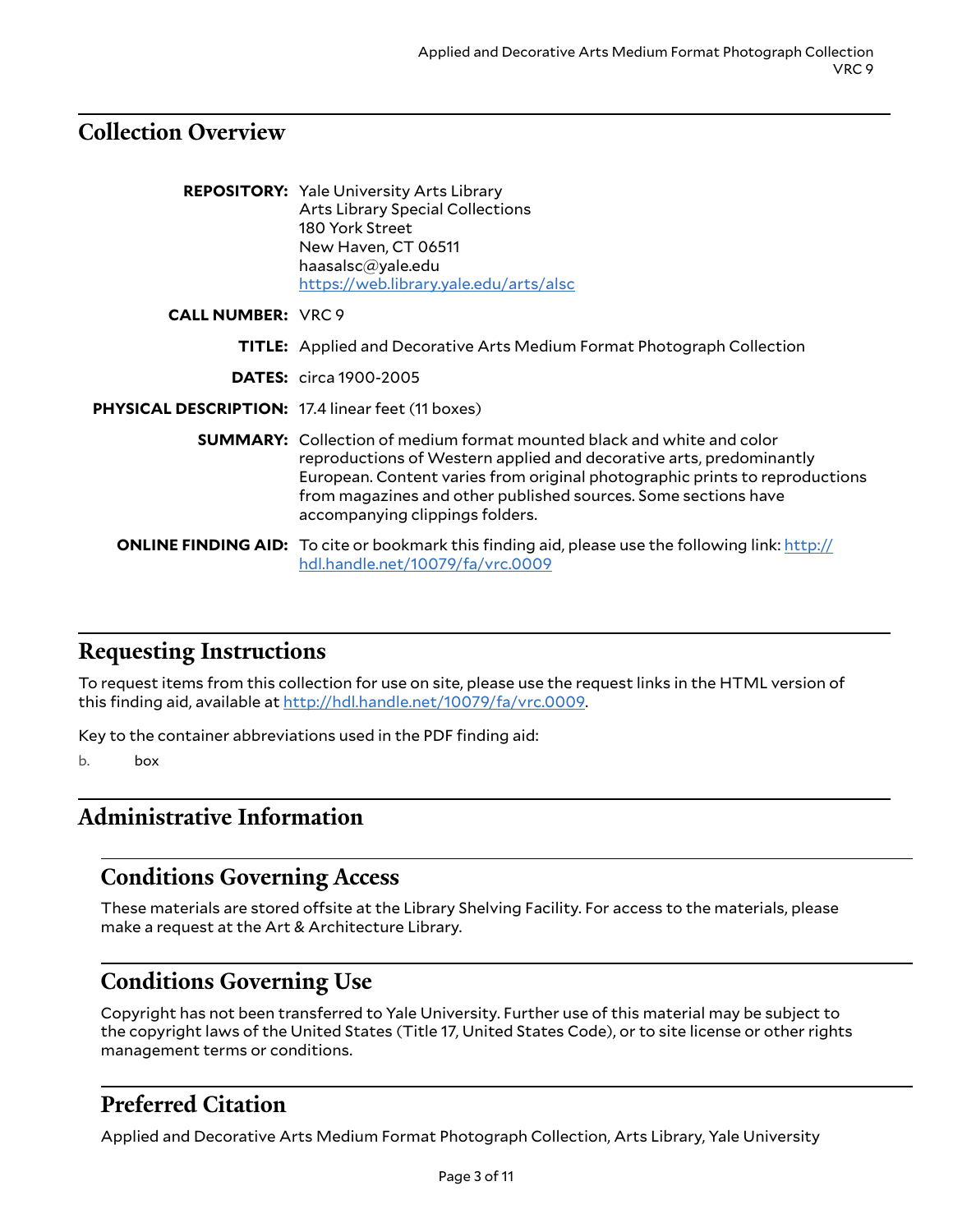# <span id="page-3-0"></span>**Scope and Contents**

Collection of medium format mounted black and white and color reproductions of Western applied and decorative arts, predominantly European. Content varies from original photographic prints to reproductions from magazines and other published sources. Some sections have accompanying clippings folders.

## <span id="page-3-1"></span>**Arrangement**

Arrange alphabetically by object type. Further divisions vary either by country or region, by chronological order, stylistic designation, or by individual artist name.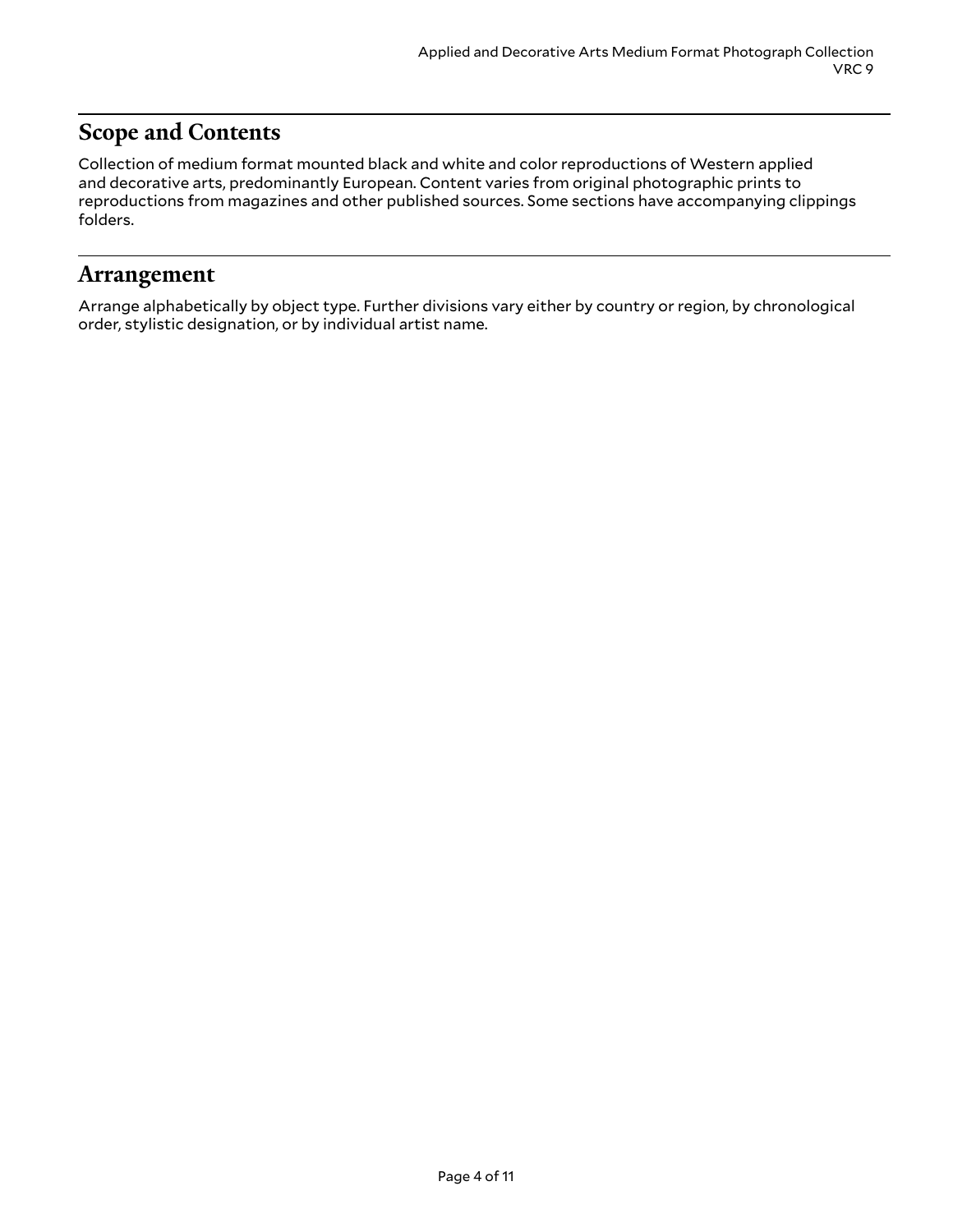# <span id="page-4-1"></span><span id="page-4-0"></span>**Collection Contents Inventory.**

| b.1 | Armor and Weapons.<br>13 Photographs       |
|-----|--------------------------------------------|
| b.1 | Spain.<br>13 Photographs                   |
| b.1 | Ceramics.<br>2 Photographs                 |
| b.1 | Aegean.<br>1 Photograph                    |
| b.1 | Persian.<br>1 Photograph                   |
| b.1 | Furniture.<br>5 Photographs                |
| b.1 | Miscellaneous.<br>1 Photograph             |
| b.1 | Gothic.<br>1 Photograph                    |
| b.1 | English.<br>1 Photograph                   |
| b.1 | Adam, Robert, active 1775.<br>1 Photograph |
| b.1 | French.<br>2 Photographs                   |
| b.1 | Louis XVI.<br>2 Photographs                |
| b.1 | Gems.<br>2 Photographs                     |
| b.1 | Aegean.<br>1 Photograph                    |
| b.1 | Roman.<br>1 Photograph                     |
| b.1 | Ivory.<br>2 Photographs                    |
| b.1 | Byzantine.<br>2 Photographs                |
|     | Manuscripts.                               |

*55 Photographs*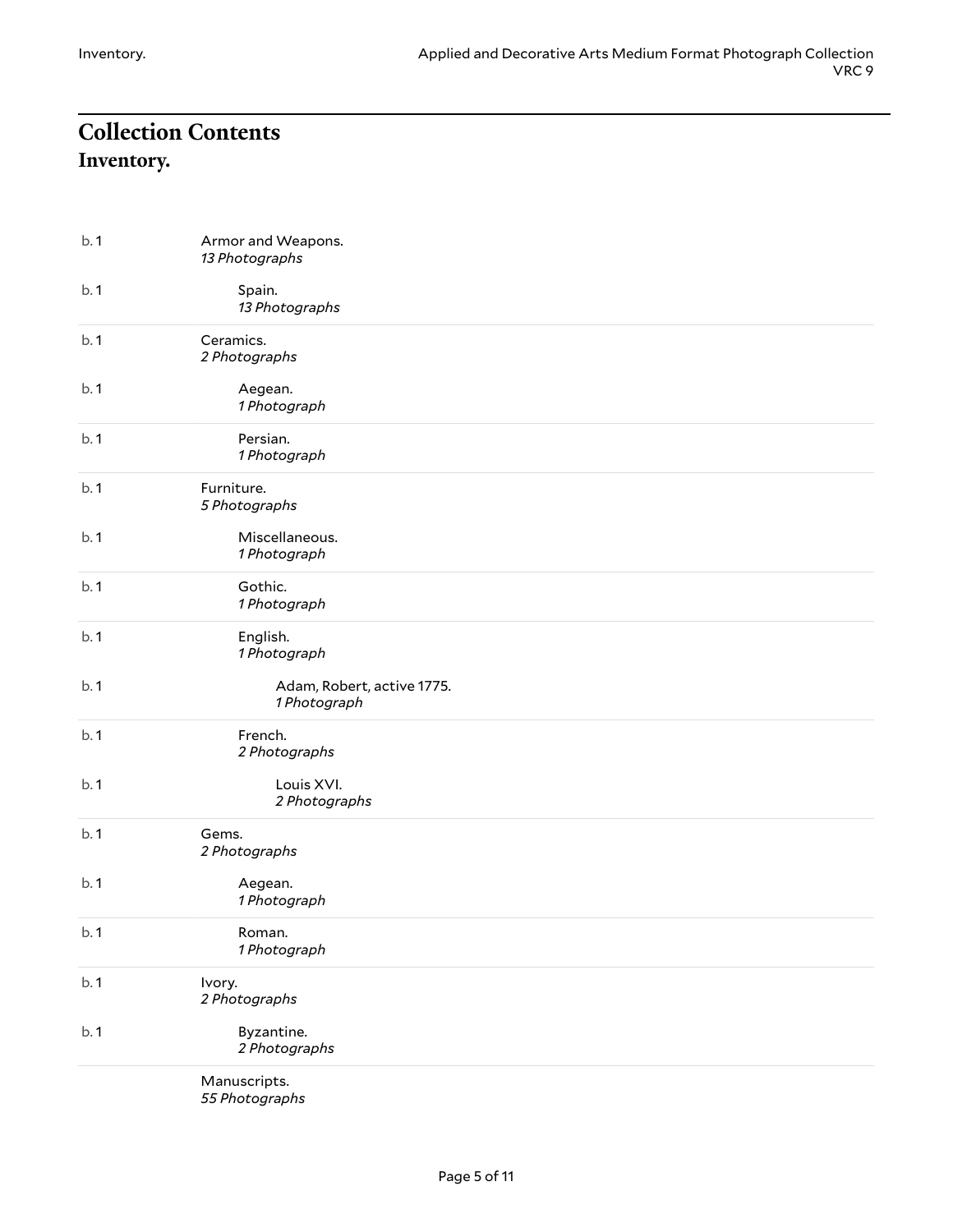#### Manuscripts. (continued)

| b.2 | Hindu.<br>1 Photograph                                 |
|-----|--------------------------------------------------------|
| b.2 | Islamic.<br>10 Photographs                             |
| b.2 | Early Christian.<br>6 Photographs                      |
| b.2 | Romanesque.<br>1 Photograph                            |
| b.2 | Byzantine.<br>1 Photograph                             |
| b.2 | Carolingian.<br>3 Photographs                          |
| b.2 | Austria.<br>1 Photograph                               |
| b.2 | Britain.<br>1 Photograph                               |
| b.2 | Ethiopia.<br>1 Photograph                              |
| b.2 | Flanders.<br>2 Photographs                             |
| b.2 | France.<br>8 Photographs                               |
| b.3 | Germany.<br>4 Photographs<br>Includes Gutenberg Bible. |
| b.3 | Holland.<br>1 Photograph                               |
| b.3 | Italy.<br>12 Photographs                               |
| b.3 | Spain.<br>3 Photographs                                |
| b.4 | Maps.<br>15 Photographs                                |
| b.4 | Metal.<br>15 Photographs<br>Includes Silver.           |
| b.5 | Mosaics.<br>26 Photographs                             |
| b.5 | Roman.<br>4 Photographs                                |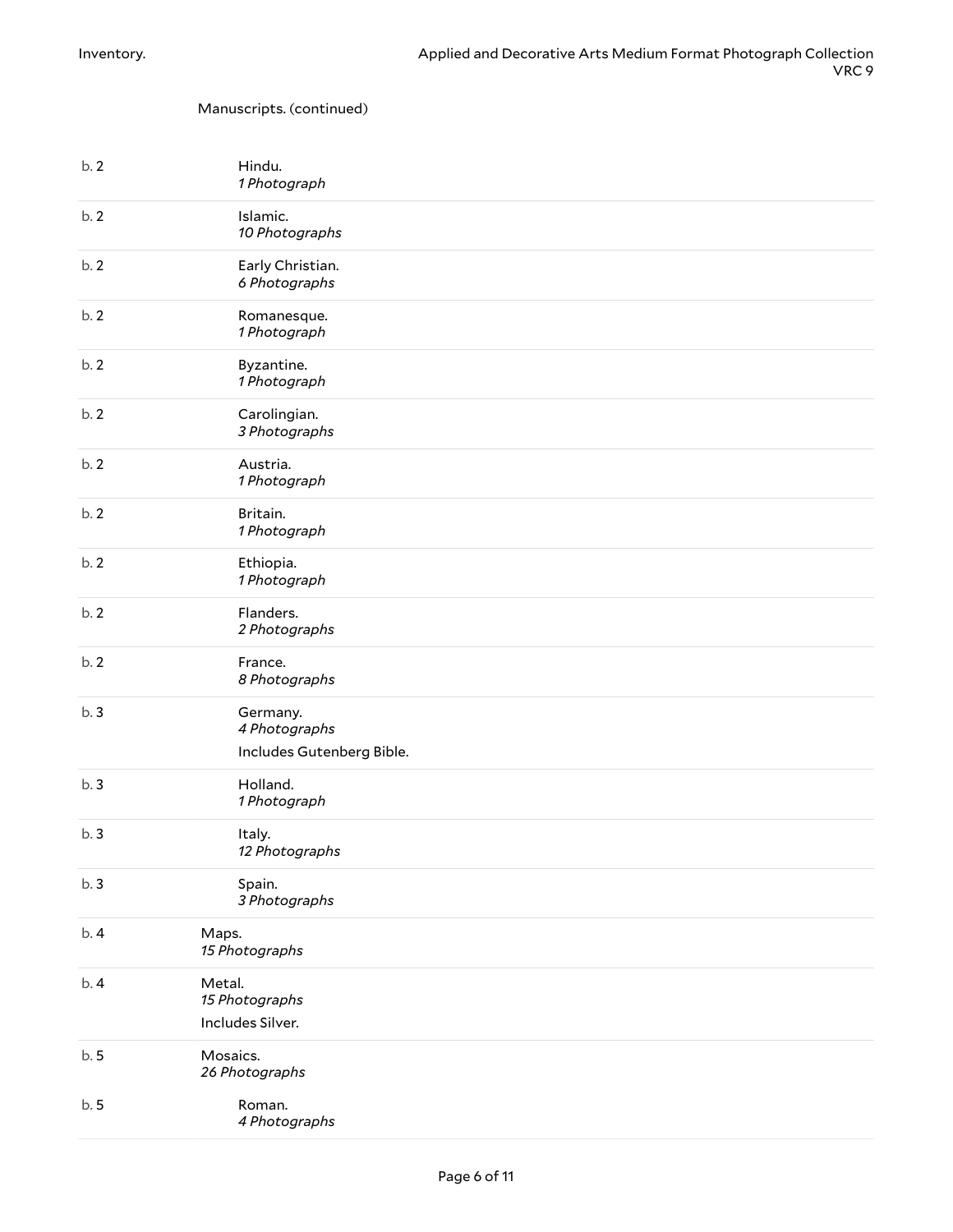Mosaics. (continued)

| b.5 | Jewish, VIII C.<br>1 Photograph                   |
|-----|---------------------------------------------------|
| b.5 | Byzantine.<br>20 Photographs                      |
| b.5 | Early Medieval.<br>1 Photograph                   |
| b.5 | Photography.<br>10 Photographs                    |
|     | Includes a folder of Ansel Adam reproductions.    |
| b.5 | Miscellaneous works.<br>2 Photographs             |
| b.5 | Known artists.<br>8 Photographs                   |
| b.5 | Adams, Ansel, 1902-1984.<br>3 Photographs         |
| b.5 | Callahan, Harry, 1912-1999.<br>1 Photograph       |
| b.5 | Haltoric, T.<br>1 Photograph                      |
| b.5 | Mabee, Zell.<br>1 Photograph                      |
| b.5 | Niepce, Nicephore, 1765-1833.<br>1 Photograph     |
| b.5 | Ylla, ?.<br>1 Photograph                          |
| b.5 | Prints.<br>88 Photographs                         |
|     | Includes a folder of miscellaneous prints.        |
| b.6 | Unknown artists.<br>2 Photographs                 |
| b.6 | Known artists.<br>86 Photographs                  |
| b.6 | Miscellaneous artists, A-Z.<br>28 Photographs     |
| b.6 | Altdorfer, Albrecht, 1480-1538.<br>1 Photograph   |
| b.6 | Baldung, Hans, 1484-1545.<br>1 Photograph         |
| b.6 | Barbari, Jacopo de, 1449/50-1515.<br>1 Photograph |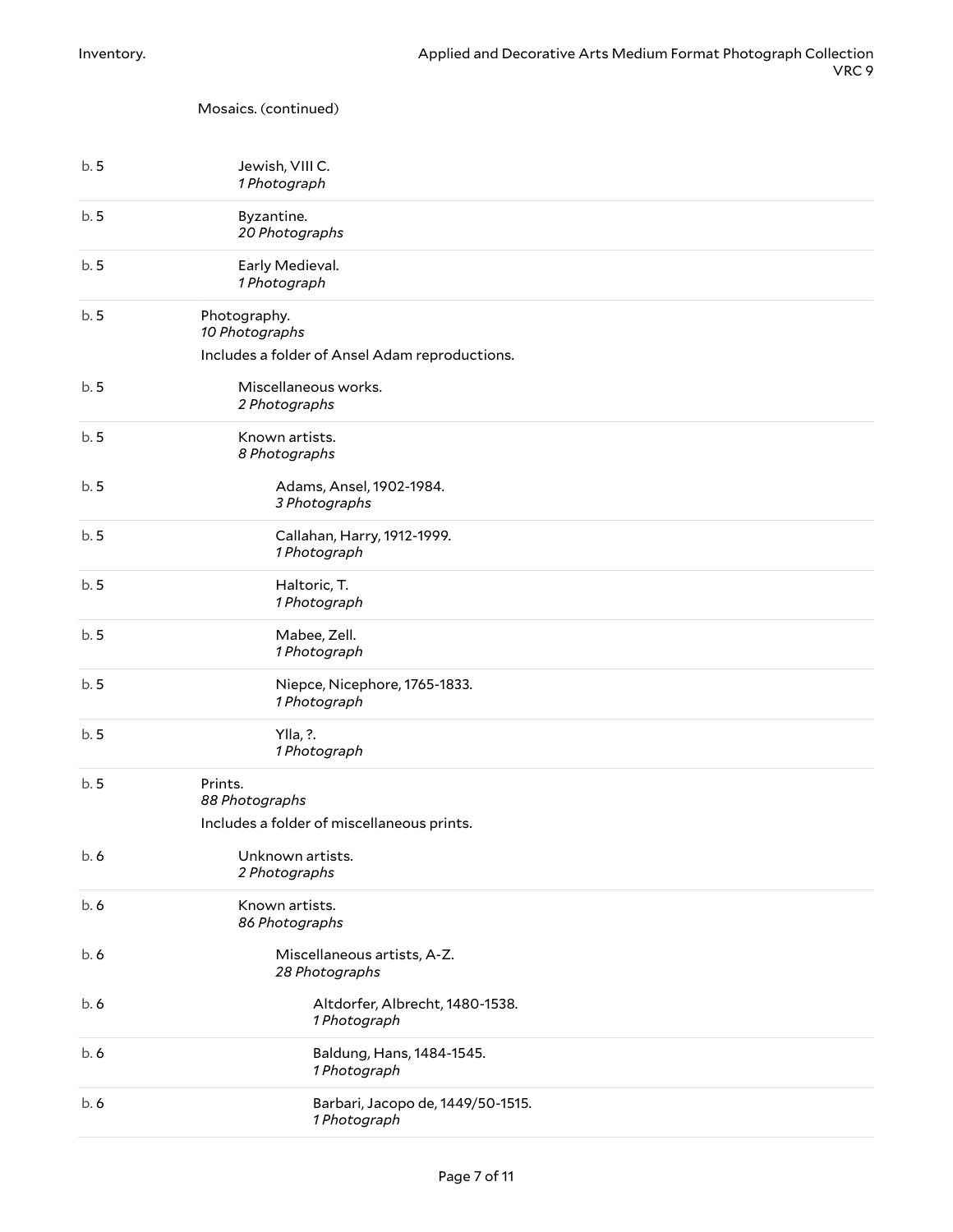#### Prints. > Known artists. > Miscellaneous artists, A-Z. (continued)

| b.6  | Benton, Thomas Hart, 1889-1975.<br>2 Photographs       |  |
|------|--------------------------------------------------------|--|
| b.6  | Burgkmair, Hans, 1473-1531.<br>2 Photographs           |  |
| b. 6 | Cassatt, Mary, 1855-1926.<br>1 Photograph              |  |
| b. 6 | Choki, Eishosai, 1785-1805.<br>1 Photograph            |  |
| b.6  | Cranach, Lucas, 1472-1553.<br>1 Photograph             |  |
| b.6  | Dore, Paul Gustave, 1832-1883.<br>2 Photographs        |  |
| b. 6 | Elliot, D. G., active 1860-1877.<br>1 Photograph       |  |
| b.6  | Klee, Paul, 1879-1940.<br>1 Photograph                 |  |
| b.6  | Mategna, Andrea, 1431-1506.<br>1 Photograph            |  |
| b.6  | Marini, Marino, 1901-1980.<br>2 Photographs            |  |
| b.6  | Miro, Joan, 1893-1983.<br>1 Photograph                 |  |
| b.6  | Picasso, Pablo, 1881-1973.<br>1 Photograph             |  |
| b. 6 | Raimondi, Marcantonio, 1480-1527.<br>1 Photograph      |  |
| b.6  | St. Aubin, Augustin de, 1736-1807.<br>1 Photograph     |  |
| b.6  | Tiepolo, Giovanni Battista, 1696-1770.<br>1 Photograph |  |
| b.6  | Tranchant, Maurice, XX C.<br>1 Photograph              |  |
| b.6  | Vesalius, Andreas, XVI C.<br>2 Photographs             |  |
| b.6  | Visscher, Nicholas, 1580-1660.<br>1 Photograph         |  |
| b.7  | Individual artists, A-Z.<br>58 Photographs             |  |
| b.7  | Bonnard, Pierre, 1867-1947.<br>6 Photographs           |  |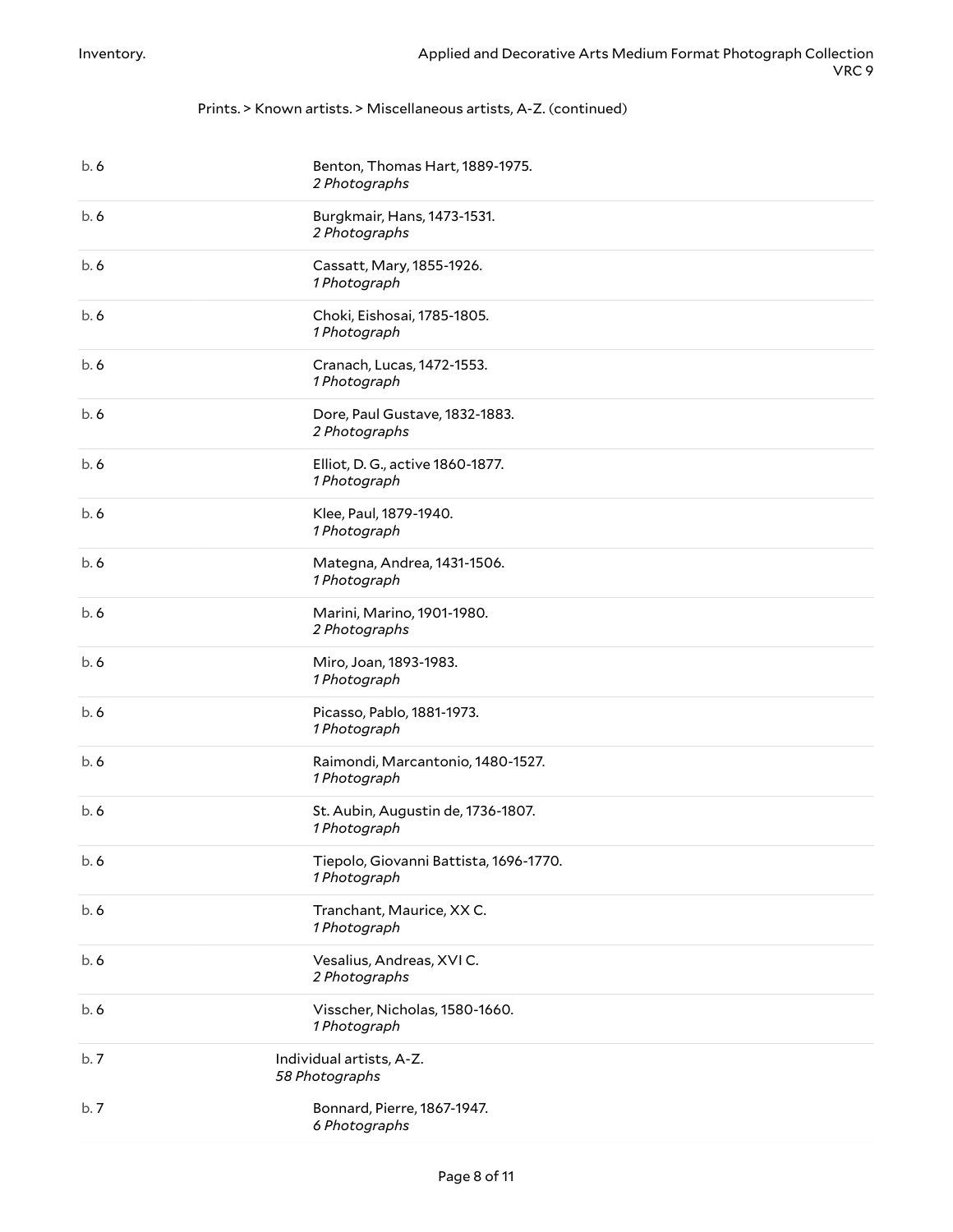#### Prints. > Known artists. > Individual artists, A-Z. (continued)

| b.7   | Bosse, Abraham, 1602-1676.<br>4 Photographs                                                |  |  |
|-------|--------------------------------------------------------------------------------------------|--|--|
| b.7   | Currier and Ives.<br>10 Photographs                                                        |  |  |
| b.8   | Durer, Albrecht, 1471-1528.<br>15 Photographs                                              |  |  |
| b.8   | Piranesi, Giovanni Battista, 1720-1778.<br>3 Photographs                                   |  |  |
| b.8   | Rembrandt van Rijn, 1606-1669.<br>5 Photographs                                            |  |  |
| b. 9  | Toulouse-Lautrec, Henri de, 1874-1899.<br>14 Photographs                                   |  |  |
| b. 9  | Van Leyden, Lucas, 1494-1523.<br>1 Photograph                                              |  |  |
| b. 9  | Rugs.<br>6 Photographs                                                                     |  |  |
| b. 10 | <b>Stained Glass.</b><br>18 Photographs<br>Includes a folder of miscellaneous photographs. |  |  |
| b.10  | Britain.<br>1 Photograph                                                                   |  |  |
| b.10  | France.<br>15 Photographs                                                                  |  |  |
| b.10  | Italy.<br>2 Photographs                                                                    |  |  |
| b.11  | Tapestry.<br>17 Photographs                                                                |  |  |
| b. 11 | Miscellaneous works.<br>2 Photographs                                                      |  |  |
| b. 11 | Coptic.<br>1 Photograph                                                                    |  |  |
| b. 11 | Belgium.<br>1 Photograph                                                                   |  |  |
| b. 11 | Flanders.<br>7 Photographs                                                                 |  |  |
| b. 11 | France.<br>5 Photographs                                                                   |  |  |
| b. 11 | Germany.<br>1 Photograph                                                                   |  |  |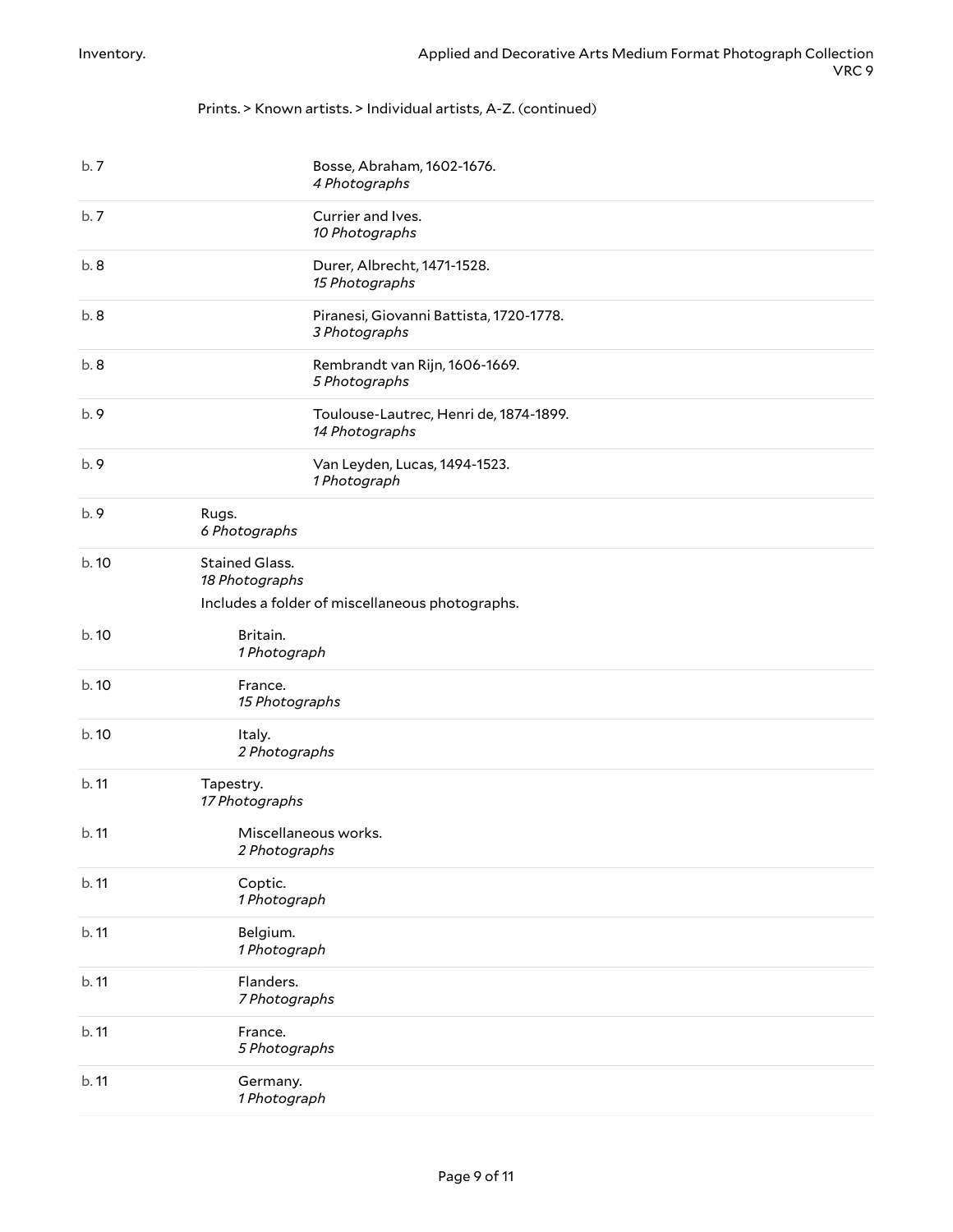| b.11 | Textiles.<br>4 Photographs                |  |
|------|-------------------------------------------|--|
| b.11 | VI to VII Century.<br>4 Photographs       |  |
| b.11 | Miscellaneous/Gumbo Mud.<br>7 Photographs |  |